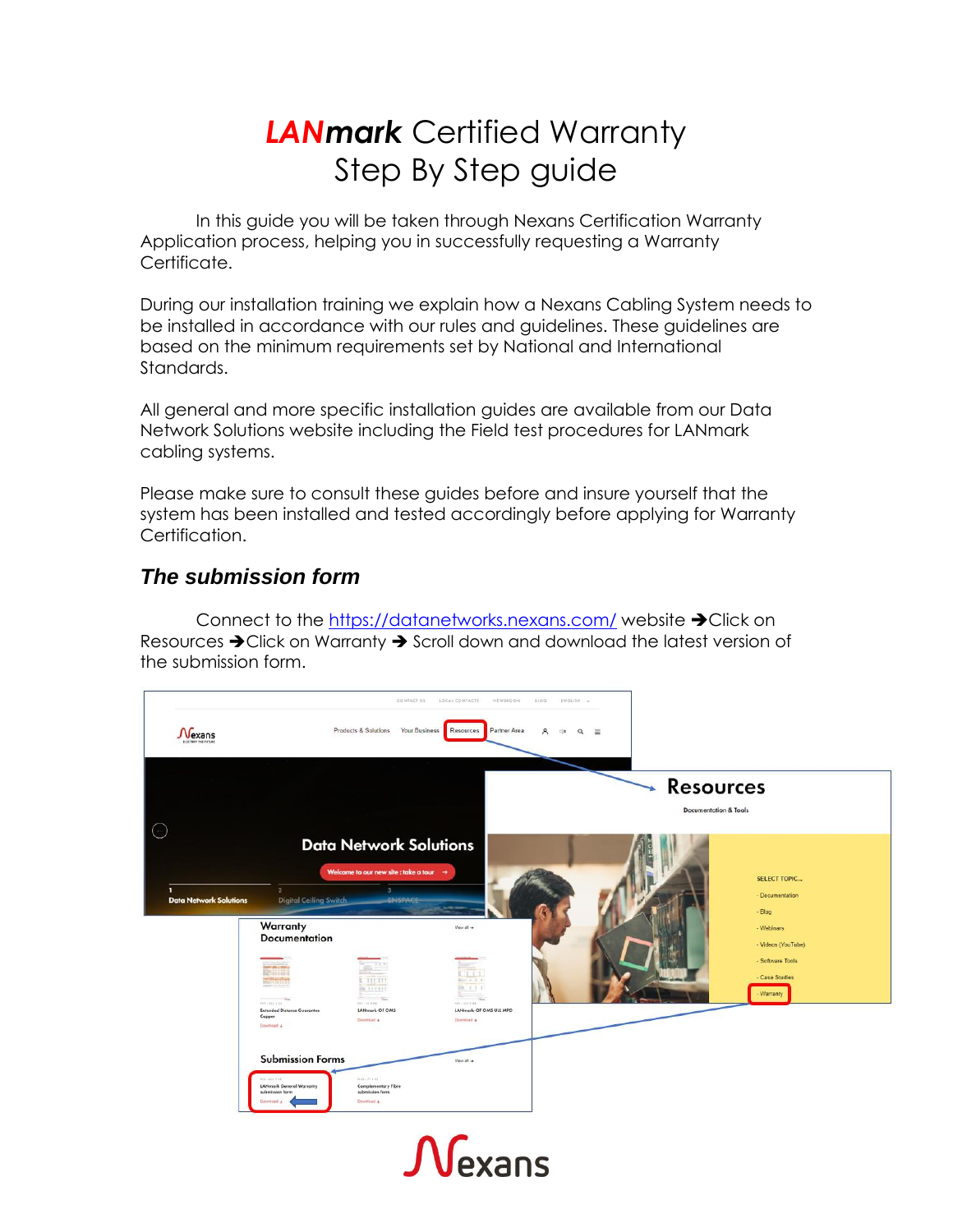Once the Submission form Excel file has been opened, the general sheet will be shown.

**1. Languages other than English are also available in the form and can be easily selected from the dropdown list in the General sheet.**

|                                                                                                                                                                          |                                     | <b>Registration of Installation with Nexans</b>                                                                                  |                |                                                                                                                             |  |  |
|--------------------------------------------------------------------------------------------------------------------------------------------------------------------------|-------------------------------------|----------------------------------------------------------------------------------------------------------------------------------|----------------|-----------------------------------------------------------------------------------------------------------------------------|--|--|
|                                                                                                                                                                          |                                     | Send to:                                                                                                                         |                | <b>CD-ROM</b>                                                                                                               |  |  |
| $\mathcal{N}$ exans                                                                                                                                                      |                                     | Please use ONE submission form per type of media !!!                                                                             |                | <b>Nexans Cabling Solutions</b><br><b>Warranty Department</b><br>Alsembergesteenweg, 2 Bus 3<br>B-1501 Buizingen<br>Belgium |  |  |
| <b>Español</b><br>Información de certificación para enlaces                                                                                                              | <b>Nederlands</b>                   | <b>Deutsch</b><br><b>Testinformatie voor links</b><br>Informationen zu den Link-Messungen                                        |                |                                                                                                                             |  |  |
| 대한민국<br>링크 테스트 정보                                                                                                                                                        | <b>Polski</b>                       | <b>Francais</b><br>Informacje dotyczące testów dla linii połączeń stałych<br>Informations sur les câbles à paires torsadées      |                |                                                                                                                             |  |  |
| <b>Norsk</b><br><b>Testinformasion for fast kabling</b>                                                                                                                  | <b>Русский</b>                      | Информация о тестировании медной части объекта                                                                                   | <b>Svenska</b> | Typ av testutrustning för kopparlänkar                                                                                      |  |  |
| English(US)<br><b>Testing Information for Links</b>                                                                                                                      | <b>IV</b> English                   | 中国的<br>链路连接测试信息<br>Testing Information for Links                                                                                 |                |                                                                                                                             |  |  |
| <b>Português</b>                                                                                                                                                         |                                     | Date                                                                                                                             |                | 北<br><b>DD/MM/YYYY</b>                                                                                                      |  |  |
| Informação de certificação para links                                                                                                                                    |                                     | Language<br><b>Media</b>                                                                                                         | <b>English</b> | н                                                                                                                           |  |  |
| Legend<br><b>Please select from list</b>                                                                                                                                 |                                     | <b>Please Confirm</b>                                                                                                            |                |                                                                                                                             |  |  |
| Additional information                                                                                                                                                   |                                     | This form is a warranty submission for one type of media only.<br>#<br>Electronic test results are included with the submission. |                |                                                                                                                             |  |  |
| # Mandatory Field                                                                                                                                                        |                                     | #<br>The appropriate Installation Guides and Field Test Procedures have been complied with.                                      |                |                                                                                                                             |  |  |
| Version 1.20 - 01 May 2015<br>The number of test results included is equal to the number of links requested and they are all passes with no<br>#<br>duplicate cable IDs. |                                     |                                                                                                                                  |                |                                                                                                                             |  |  |
| <b>Project Details</b><br><b>Copper Links</b><br>General                                                                                                                 | <b>Copper Crossconnect</b><br>Fibre | Certificate<br><b>Notes</b>                                                                                                      |                |                                                                                                                             |  |  |

## **2. Fill out all required sheets**

Following steps must be taken into consideration when applying for a warranty certificate:

- Use **one submission form** per cabling system type
- Select the correct Warranty Module.
- Complete the **mandatory fields indicated by a '#'** in the form
- Use the "other" column if an item is not available from the dropdown list
- Do not forget to include your company's unique CSP number
- Include the test results in the correct file format according to our Field Test procedures
- **Send all your Warranty related communication to our central [warranty.ncs@nexans.com](mailto:warranty.ncs@nexans.com) mailbox**

The Warranty requests must be sent by e-mail and are processed automatically, this allows us to produce the certificate in a short timeframe or reply promptly in case of missing information.

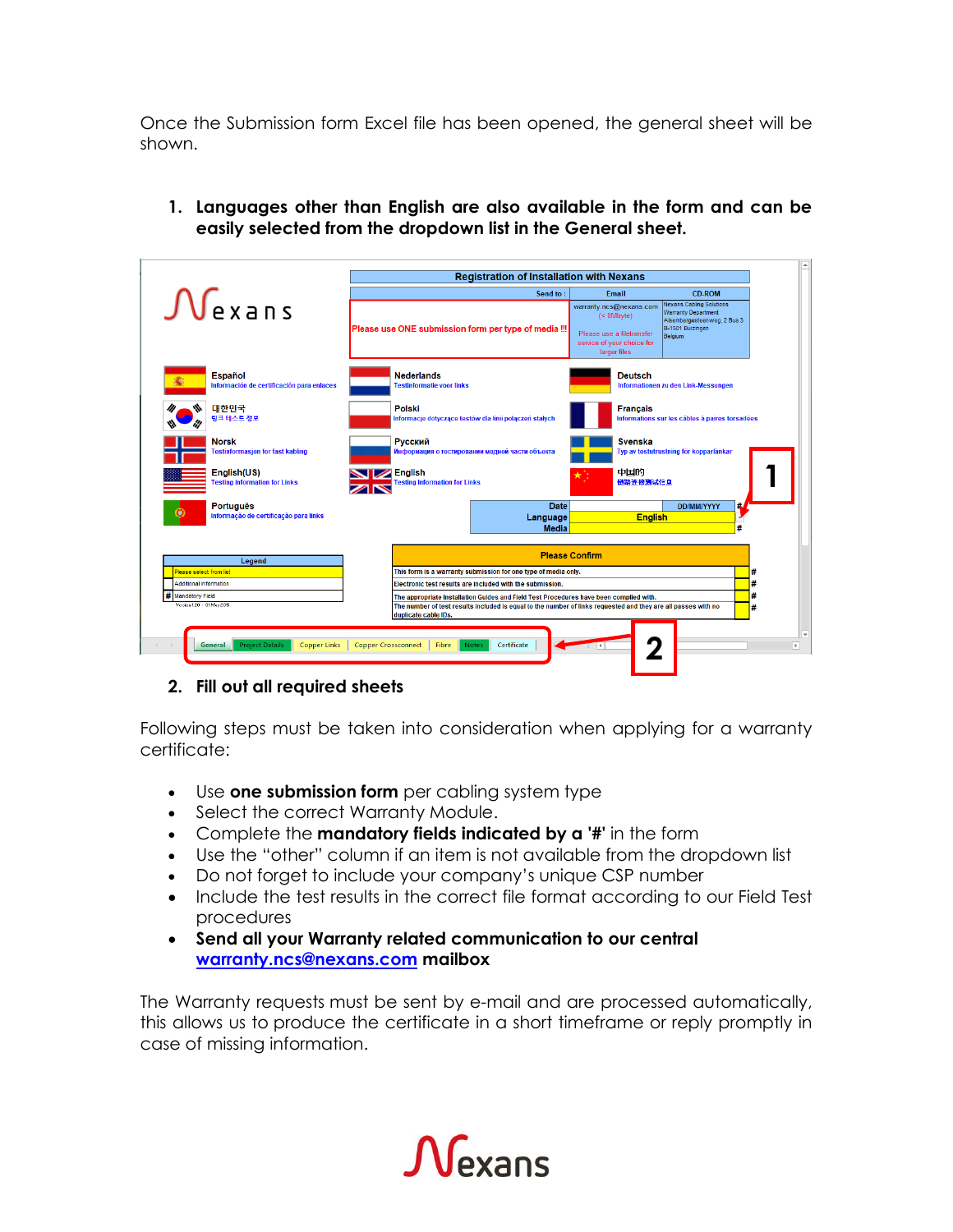## *Test Results file(s)*

In order to verify the quality of the link one must test all installed links according to the minimum performance limits provided by the Local & International Standards.

Testing methods are detailed in our Field Test Procedures which are downloadable from the Design and Installation File library section of our Data Network Solutions website. (The original test results prove the performance of the Cabling System installed and are therefore mandatory when applying for Warranty Certification.)

|                                                                               | Design & Installation                                                    |             |                             |
|-------------------------------------------------------------------------------|--------------------------------------------------------------------------|-------------|-----------------------------|
| All publications<br>Design Guides v<br>Tender Books v<br>Warranty Documents v | Installation Guides v<br>Test Guidelines v<br>Training $\sim$            | <b>Type</b> | Year $\sim$<br>$\checkmark$ |
| <b>Results for Test Guidelines X</b>                                          |                                                                          |             |                             |
| <b>TECHNICAL GUIDE</b><br>FEB 1, 2020                                         | Field testing procedure Optical Fibre Cabling Sub-System<br>PDF - 2.3 MB |             | Download ±                  |
| <b>TECHNICAL GUIDE</b><br>JAN 1, 2017                                         | <b>Testing Guidelines Mini-guide</b><br><b>PDF - 3.0 MB</b>              |             | Download +                  |
| <b>TECHNICAL GUIDE</b><br>AUG 1, 2015                                         | <b>Fibre Optic inspection and cleaning</b><br>PDF - 1.5 MB               |             | Download $\pm$              |

Each field tester must be within the factory calibration period when used for certification. A copy of the manufacturer calibration document shall be made available to Nexans if requested.

Make sure that the number of test results provided is equal to the number of links detailed on the submission form.

When the Copper installation contains cross connections or service presentations which need to be certified, then a separate submission form and test results file has to be provided.

Cross connections need to be tested separately according to our cross connections field test procedure.